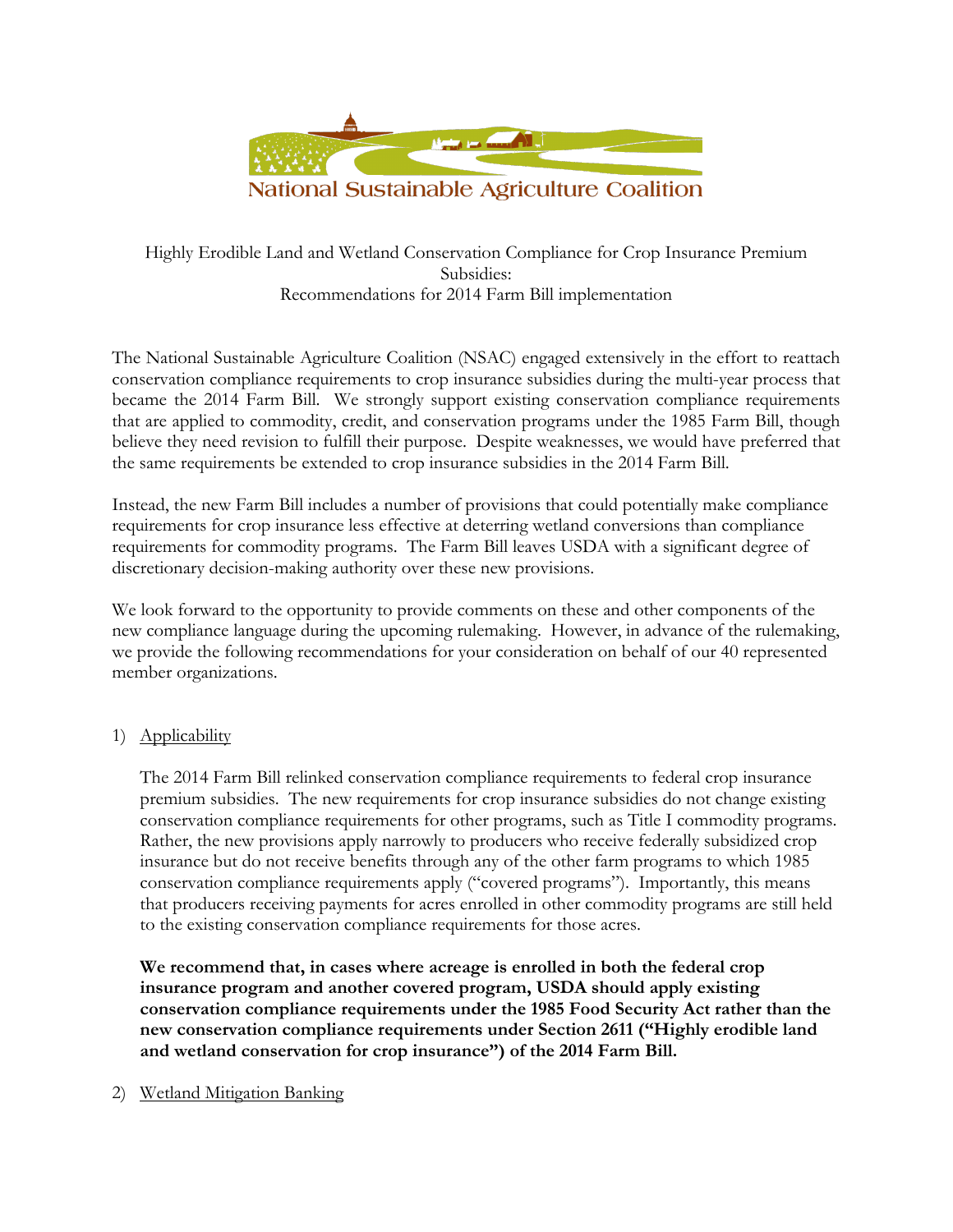The primary goal of Swampbuster is to deter wetland conversions. Wetland mitigation can help limit the negative environmental impacts of conversion, but should only be used in cases where conversion is unavoidable. For the first time in farm bill history, the 2014 Farm Bill provides funding for wetlands mitigation banking. However, the Bill does not dictate how the money should be used. It is important to ensure that the new funding does not unintentionally make it easier or cheaper for producers to convert wetlands. Moreover, for wetland conversions that are mitigated through the banking program, USDA must ensure high mitigation standards that consider wetland functions and values in addition to design factors such as shape and size.

**First, we recommend that the \$10 million in mandatory funding be used to help entities start mitigation banks, but not be used to subsidize the purchase of credits by farmers wishing to mitigate wetland conversions.** 

**Second, we recommend that any mitigated wetland should generate ecological values and functions that are equal to or greater than those of the corresponding converted wetland.** 

**Third, NRCS should ensure that all "mitigation banking instruments" clearly identify the parties responsible for the long-term management and monitoring of mitigation sites, and the source of funding to be used for long-term management and monitoring. The banking instrument should require periodic monitoring reports over the life of the mitigation site.** 

3) Timely manner

The 2014 Farm Bill states: "if the Secretary fails to evaluate the certification [of compliance] in a timely manner and the person is subsequently found to be in violation of this subsection, ineligibility shall not apply to the person for that violation." The Bill does not define "timely manner." We are greatly concerned that, if certification review requests pile up, this provision could unintentionally create a loophole for bad actors to easily secure permanent only exemptions from compliance requirements.

**First, the timely evaluation provision applies only to acres that are enrolled in federal crop insurance but not enrolled in other covered programs (see Recommendation 1).** 

**Second, we recommend that USDA define "timely manner" to be at least two field seasons. This will hopefully provide sufficient time for NRCS to conduct on-site or offsite reviews and verifications of compliance.** 

**Third, in cases where USDA does not review a certification of compliance in a timely manner, the rule should be clear that the underlying mitigation requirements should nonetheless apply and the producer is still required to mitigate the wetland conversion to retain premium assistance eligibility.**

### 4) Payment in lieu of ineligibility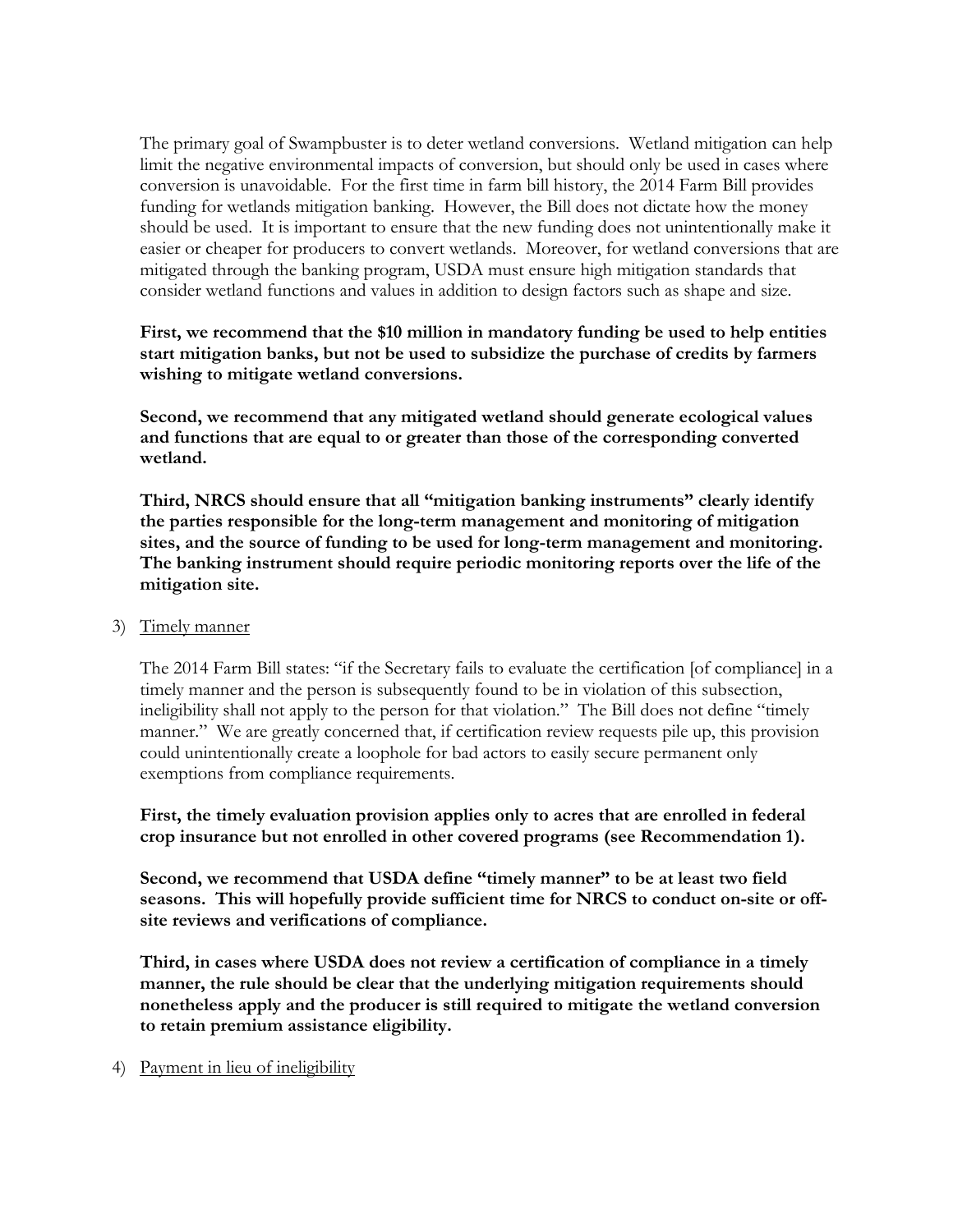The 2014 Farm Bill states that Swampbuster requirements do not apply to crop insurance subsidies if the conversion of wetlands "impacts less than 5 acres of an entire farm and the person pays a contribution equal to 150% of the cost of mitigation." The Bill dictates that such payments should be deposited into a contribution account, as described in section 1241(f) of the Food Security Act of 1985, for the purpose of wetland restoration.

**First, the option to pay a fee in lieu of ineligibly applies narrowly to acres that are enrolled in the federal crop insurance program but not in other covered programs, such as commodity programs (see Recommendation 1).** 

**Second, we recommend that USDA apply this "in-lieu of ineligibility" fee option in cases where the** *cumulative total* **of all wetland conversions on a farm impacts less than five acres of an entire farm. In other words, ten four-acre wetlands on a farm should be counted as 40 acres, rather than each of the four-acre conversions on that farm qualifying for the in-lieu fee option.** 

**Third, we recommend that "entire farm" be inclusive, covering all land that the producer owns, operates, or rents, as outlined in current FSA policy.** 

**Fourth, the five-acre cap should be linked to the land, not to the farmer, so that if the inlieu-of-ineligibility allowance has been used on a farm, it cannot be used again if the farm changes ownership.** 

#### 5) Equitable contribution

The 2014 Farm Bill dictates that, if a producer fails to provide a certification of compliance for review by USDA and the producer is subsequently found to be violating conservation compliance rules, the producer must pay an "equitable contribution" for the violation. The equitable contribution "shall not exceed the total of the portion of the premium paid by the Federal Crop Insurance Corporation for a policy or plan of insurance for all years the person is determined to have been in violation subsequent to the date on which" the person provides certification of compliance.

**First, the timely evaluation provision only applies to acres that are enrolled in federal crop insurance but not in other covered programs (see Recommendation 1).**

**Second, we recommend that USDA define "equitable contribution" as the** *full amount* **of the crop insurance premium paid by the FCIC for all years the person was in violation.** 

**Third, in cases where producers provide an equitable contribution for their violation, the underlying mitigation language should still apply and the producer should still be required to mitigate the wetland conversion to retain premium assistance eligibility. As the final Farm Bill Conference Report states:** *"Payment of the equitable contribution does not remove or limit their responsibility to comply with the soil erosion requirements or wetland conservation, restoration or mitigation requirements within the prescribed timeframes to retain the benefits of premium assistance in subsequent years."*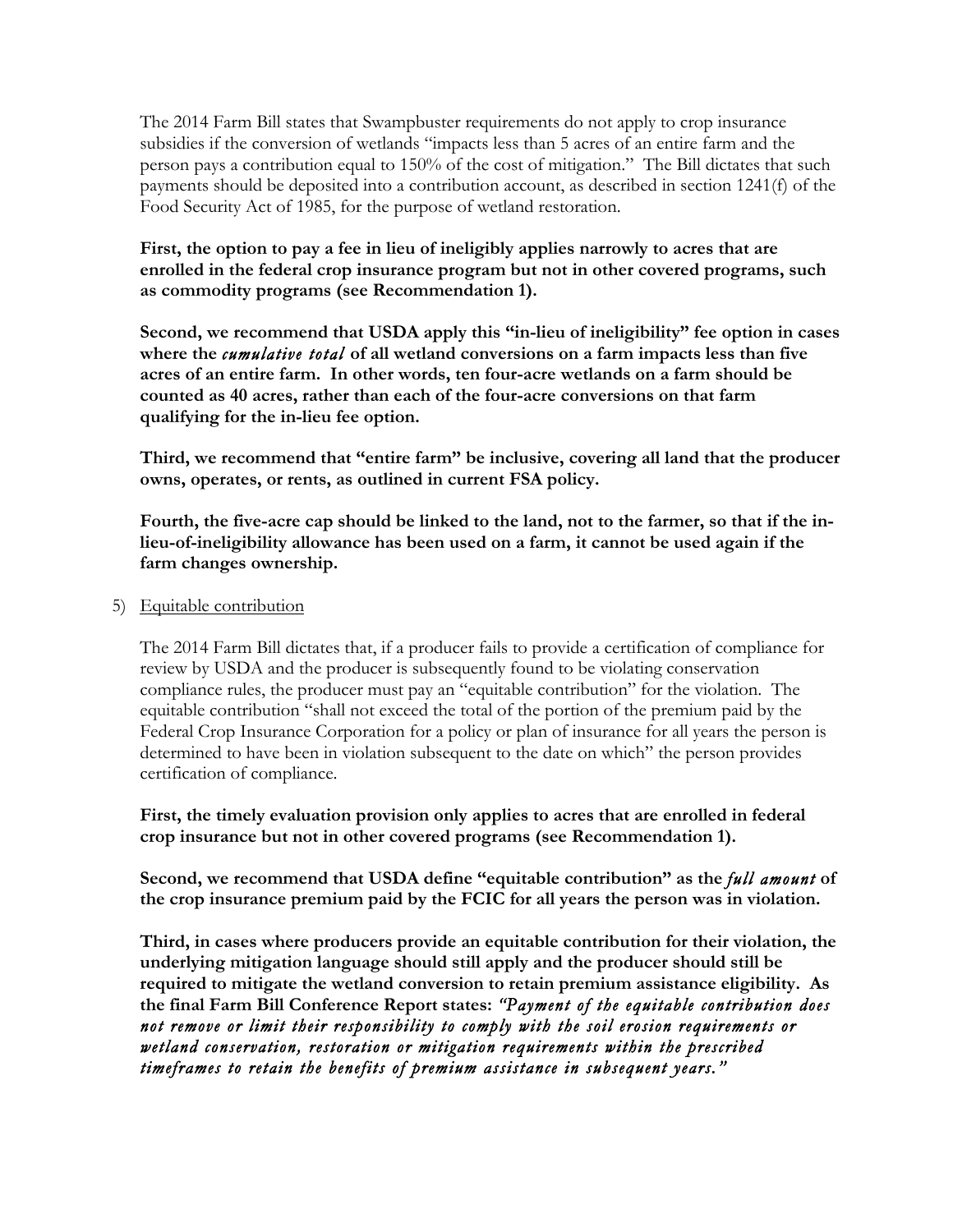6) The 2014 Farm Bill dictates that, for both the 150 percent payment-in-lieu-of-ineligibility provision and the equitable contribution provision (recommendations 4 and 5), payments should be deposited into a contribution account, as described in section 1241(f) of the Food Security Act of 1985. For the payment-in-lieu provision, the Bill simply directs USDA to use the fund "for wetland restoration." For the equitable contribution provision, the Bill provides no guidance at all on how the fund should be used. Section 1241(f) of the Food Security Act of 1985 states: "the Secretary may establish a sub-account for each conservation program administered by the Secretary under subchapter IV to accept contributions of non-Federal funds to support the purposes of the program."

### **Given that the purpose of wetland conservation compliance is to conserve and restore wetland functions and values; and**

**Given that non-federal funds deposited into contribution accounts authorized by Section 1241(f) of the Food Security Act are to be used to support the implementation of conservation programs administered by the Secretary under subchapter IV, which includes authorities for USDA conservation financial assistance programs but does not include authorities for HEL and wetland conservation compliance;**

**We recommend that USDA use the funds deposited into the contribution account to fund wetland conservation and restoration through the wetland easements portion of the Agricultural Conservation Easement Program (ACEP).**

7) Mitigation ratio

The 2014 Farm Bill dictates that, in addition to mitigating acreage lost, producers who convert wetlands must also mitigate wetland values and functions, and that in some cases more than a 1 to-1 acreage conversion may be needed to provide equivalent functions and values. This is explicit in statute and therefore supersedes report language that encourages USDA to administer mitigation "at a ratio not to exceed a ratio of 1-to-1 acreage."

### **We recommend that USDA follow the letter of the law and implement mitigation in such a way that retains or improves wetland functions and values.**

8) Spot checking

According to NRCS data, compliance spot checks are occurring on less than one percent of all farm tracts subject to conservation compliance. In order for conservation compliance to remain a meaningful deterrent to resource-degrading practices, we believe NRCS must increase this spot check rate, especially as the new crop insurance rules kick in.

**We recommend that NRCS NHQ issue a national directive to urge all NRCS state offices to conduct spot checks at a rate of five percent, to the maximum extent practicable. If additional resources are necessary to increase the spot check rate, we urge the Department to establish a new policy to fund the spot check and enforcement system from the Commodity Credit Corporation.** 

We very much appreciate your consideration of these recommendations, and we look forward to